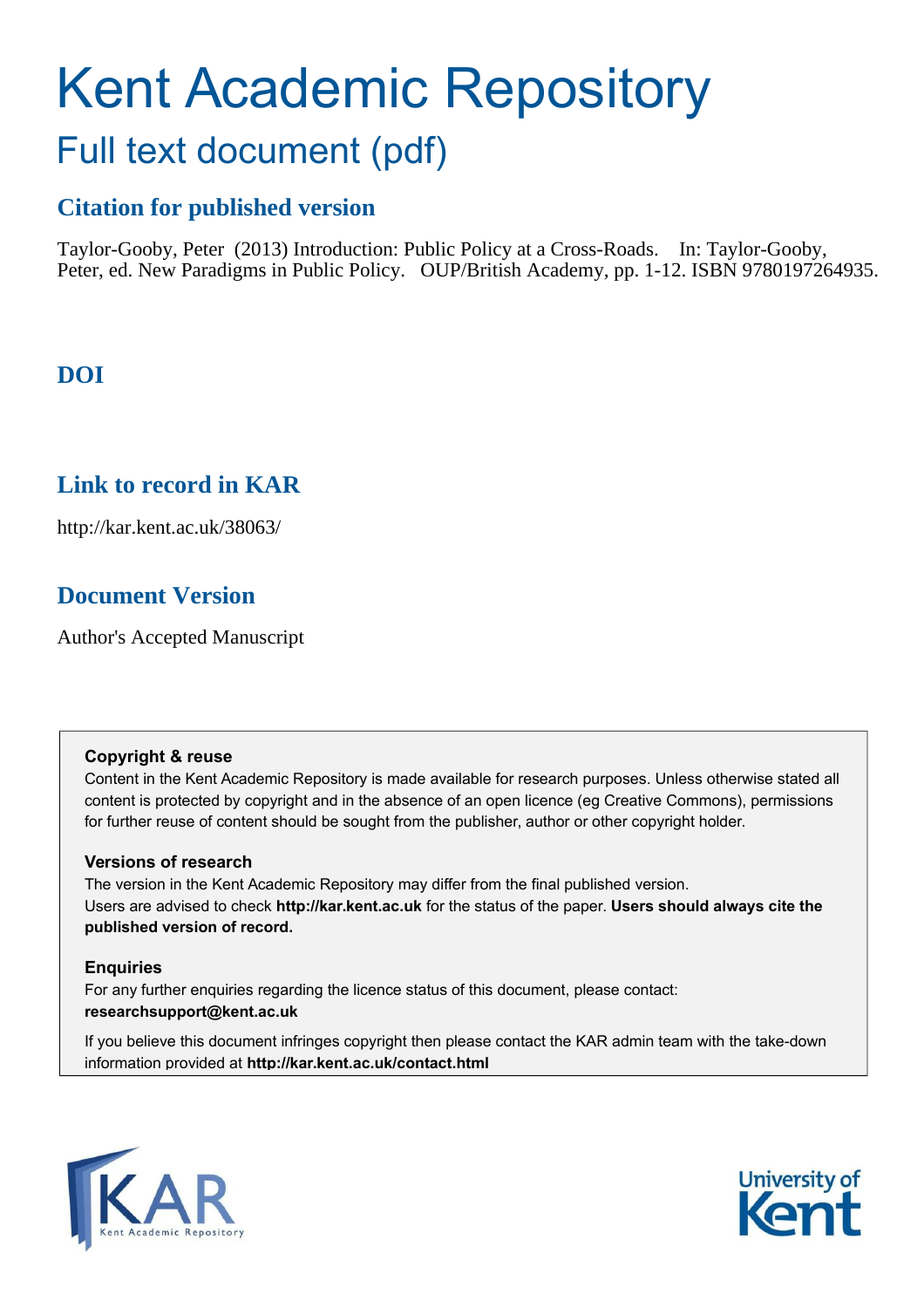# Introduction: public policy at a crossroads PETER TAYLOR-GOOBY

Public policy in Britain, as in other developed countries, faces severe challenges from many directions. The continuing economic crisis and its aftermath bring these issues to the forefront of public debate, but risk obscuring the underlying issues behind immediate political tussles over the recovery programme, constitutional reform, bankers' bonuses and other pressing questions.

This book tackles the basic questions that confront twenty-first-century policy-making in seven substantive chapters, each written by a leading expert in the field: finding a way forward for the British economy; the dilemma of coping with rising demand in the context of limited resources; how to respond to climate change; managing ethnic diversity as multiculturalism appears to have lost its way; whether demographic change equates with a growing burden of dependency; under what circumstances localism helps resolve concentrated neighbourhood problems; and how to overcome public disaffection with politics. A concluding chapter considers the more practical issue of developments in social science that might help it make a more forceful contribution to public policy.

The chapters analyse the contribution of social science to understanding the issues in each of these areas. They go on to review the range of possible developments in the medium-term future We will first set out the contents of the individual chapters and then discuss the notion of policy paradigm that underlies the approach to the relationship between ideas and policy-making contained in them. We will move on to examine emerging themes in the relationship between government and other agencies bound up in policy-making, individual citizens, market actors and community activity, and conclude by reviewing the relationship between social science and public policy.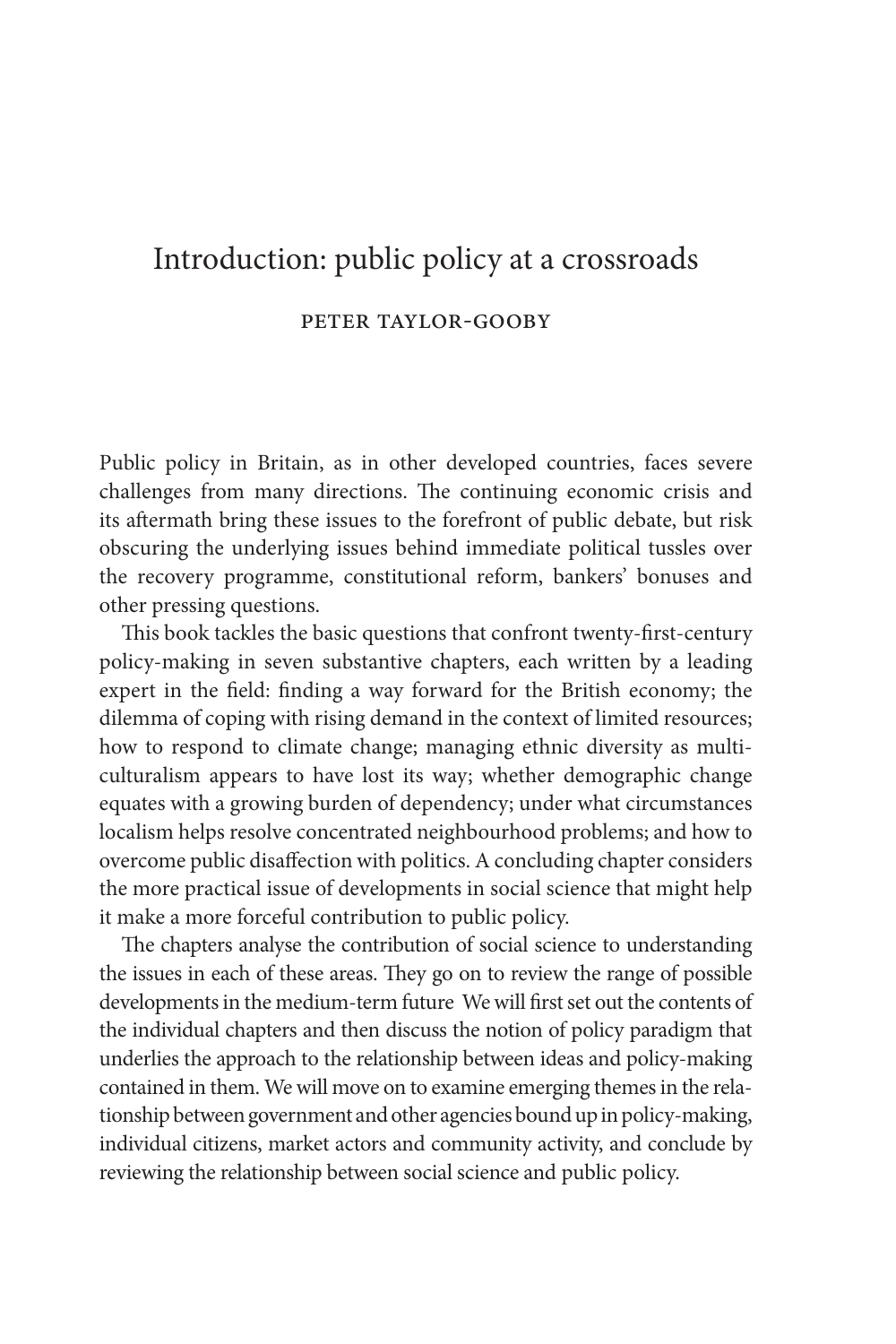#### The chapters

The first substantive chapter, by Professor Andrew Gamble, is written as the British economy emerges unsteadily from the most serious recession since the 1930s. Professor Gamble argues that a political economy perspective is necessary to understand the debates surrounding economic growth. He reviews the way in which commentators have analysed the challenges facing public policy. He then examines debates about the crash and the deficit, the role and size of the state and the appropriate growth model. The major alternative approaches to growth currently under discussion lie between a return to the liberal financial model, dominant since the 1980s and sometimes termed 'privatised Keynesianism', and greater government intervention to restore the role of the manufacturing sector, possibly involving a shift to a more European-style corporatism. The chapter concludes by considering three scenarios: a return to growth; a shift in the international environment that renders austerity permanent; and the imposition of radical changes to curb expansion and cut back carbon emissions to sustainable levels.

Current demands to reduce the level of public debt draw attention to the insistent pressures on public spending. Population ageing and rising public expectations demand increases; the exigencies of international competitiveness, and now the economic crisis, require cutbacks. In the next chapter Professor Peter Taylor-Gooby reviews the range of strategies that have been developed to manage the dilemma between maintaining services and constraint including shifts in responsibility in various areas towards the market and the individual or voluntary sector, target-setting, manifold attempts to manage and restrain public provision, and attempts to change people's behaviour to cut demand. None of these approaches is entirely acceptable to public opinion and none has been markedly successful in solving the problem. This suggests that the dilemma of spending versus cutting will continue to underlie policy-making, that future policies must combine a range of approaches, and that greater attention to fostering a more informed and genuinely democratic debate is necessary so that new policy directions will be able to gain public support.

The challenge to current economic and social policies posed by climate change is more severe than in any other area. Chapter 4 by Professor Ian Gough reviews evidence on the nature of the problem, focusing particu-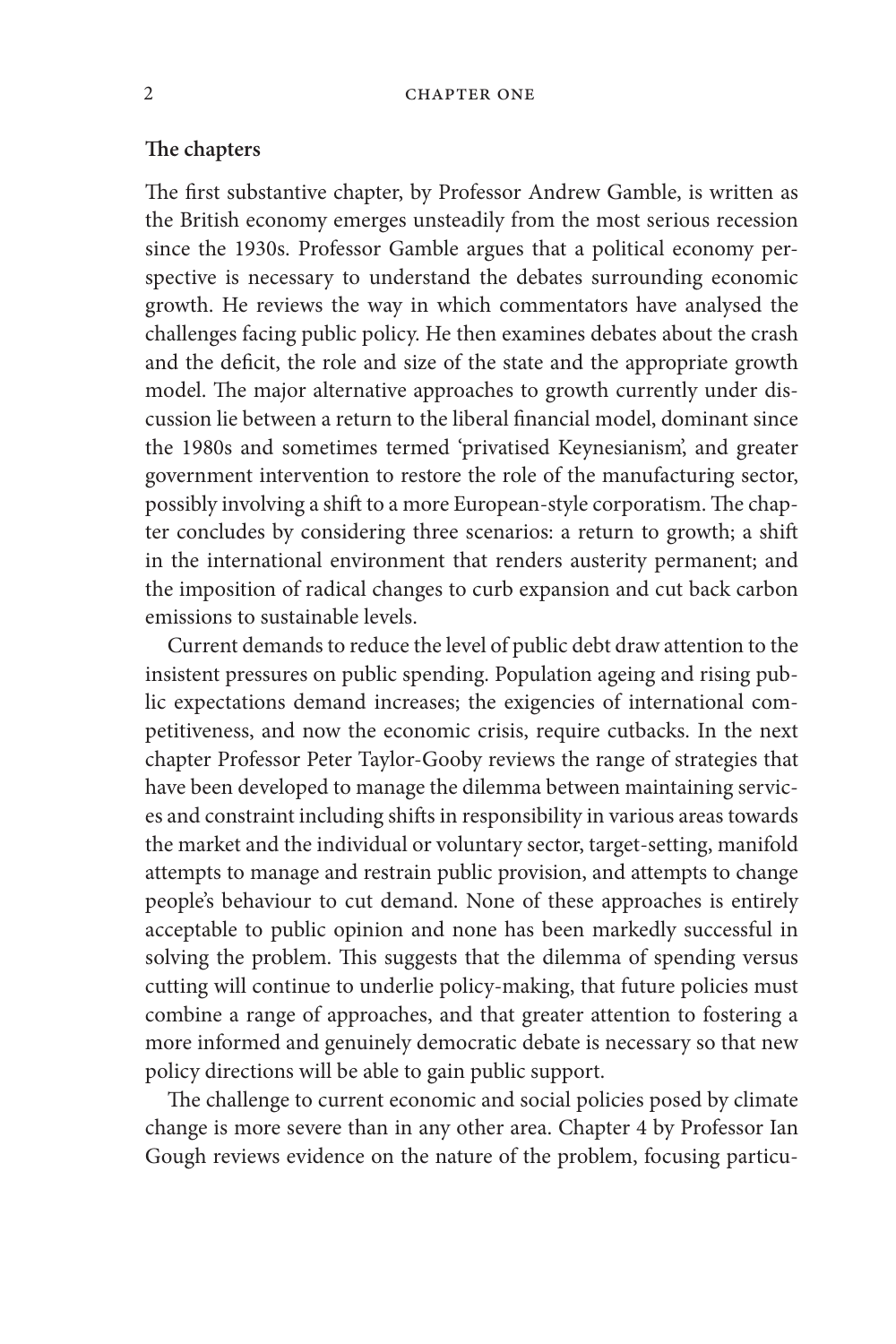larly on debates about the impact on economic growth. He reviews current responses: that capitalist economies will find ways to cope with growing carbon emissions as they expand; that growth strategies compatible with environmental futures are possible; and that it is impossible to maintain growth rates and address the problem. He concludes that adequate and practicable responses cannot be generated within current policy frameworks. Current policies place too great an emphasis on economic incentives and fail to exploit the additional opportunities to reduce emissions through direct regulation or stronger leadership in cultural change.

The non-white population of European countries is small, rapidly growing and heavily concentrated, so that in many cities ethnic minority populations will grow rapidly towards 40 or 50 per cent within 40 years. This development poses major political and cultural challenges. In chapter 5 Professor Tariq Modood reviews the chief current policy responsesassimilation, integration and multiculturalism-in the context of claims by politicians in Germany, France and the UK that 'multiculturalism is dead'. He distinguishes between two multicultural approaches: a valuing of diversity which accords full recognition to differences between cultural groups within a liberal democratic framework; and a multiculturalism which values cultural interaction and social mixing but withholds institutional recognition from groups, especially religious ones. The first approach may unintentionally strengthen barriers between groups and foster segregation, whilst the second may marginalise certain cultural orientations and communities. Progressive policy-making must uphold individual rights and freedom to belong or not belong but it must not stigmatise or exclude groups from full participation in public life. The chapter concludes by analysing the emerging ethnic fault lines across Europe and stresses the significance of a shift from colour to religion as the foundation of group identity, with major implications for the relationship between religon and politics.

In chapter 6, Professor Pat Thane examines debates about future demographic patterns. She shows that the case for immediate cutbacks in spending and for the restructuring of pensions, health and social care to defuse a presumed 'demographic time-bomb' is not compelling. She goes on to examine alternative demographic scenarios and sets out some guidelines for policies to cope with future demographic change, recognising the contributions that older citizens can make to society.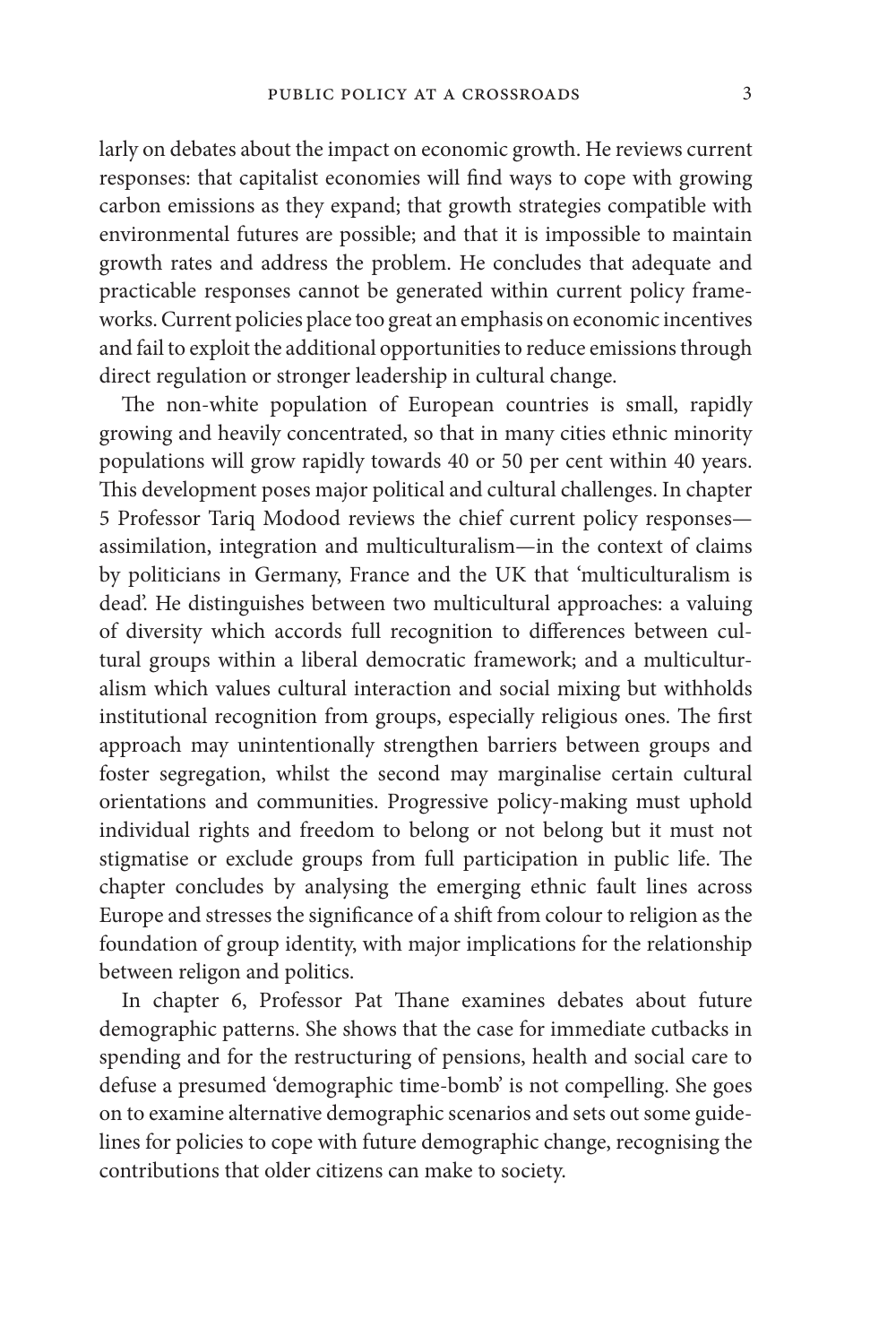#### 4 CHAPTER ONE

Building a 'Big Society' in which citizens would be empowered to deal with local issues is high on the political agenda. In chapter 7 Professor Anne Power stands back from current debates in this field. She traces the origins of community politics in the co-operative institutions that people set up to manage the pressures and problems of eighteenth- and nineteenth-century industrialisation. Post-war debates in this country have been heavily influenced by US experience in the struggles for civil rights and in the Great Society programme. These led to the implementation of neighbourhood policies under both Labour and Conservative governments from the 1970s onwards. The key theme in all these developments has been the support and involvement of the state in enabling citizen's groups to operate effectively and in providing resources for them. Professor Power's analysis shows that Big Society is not an alternative to government but that, to be effective, the two must operate within a framework of mutual support.

The problems outlined in this book require new directions in policymaking if they are to be tackled effectively. Chapter 8 by Professor Gerry Stoker sets out changes in UK political systems that will help to build public support for reforms. The current context is one of growing popular disaffection with politics. Professor Stoker reviews explanations of how this has come about: declining trust in politicians; the discrediting of political processes; and disappointment with the output in terms of policies and policy-thinking. He then considers solutions proposed by those who seek to reinvigorate representative institutions through such changes as greater use of proportional representation and more devolution of powers to local government, and those who wish to go further in supporting citizen activism and creating new opportunities for participation. He suggests that both approaches need to be combined.

The final chapter, by Professors Gerry Stoker and Peter Taylor-Gooby, returns to the question of how best social scientists can contribute to public policy. It discusses how both the policy-making process and the professional organisation of social science, as currently structured, militate against helpful interchange. This leads in two directions. First, it is desirable to open up the range of approaches and orientations available to policy-making, by ensuring that those involved are recruited from a wide range of communities, by analysing how policy objectives are selected and defined and by promoting greater interplay at different career stages between government and academic life.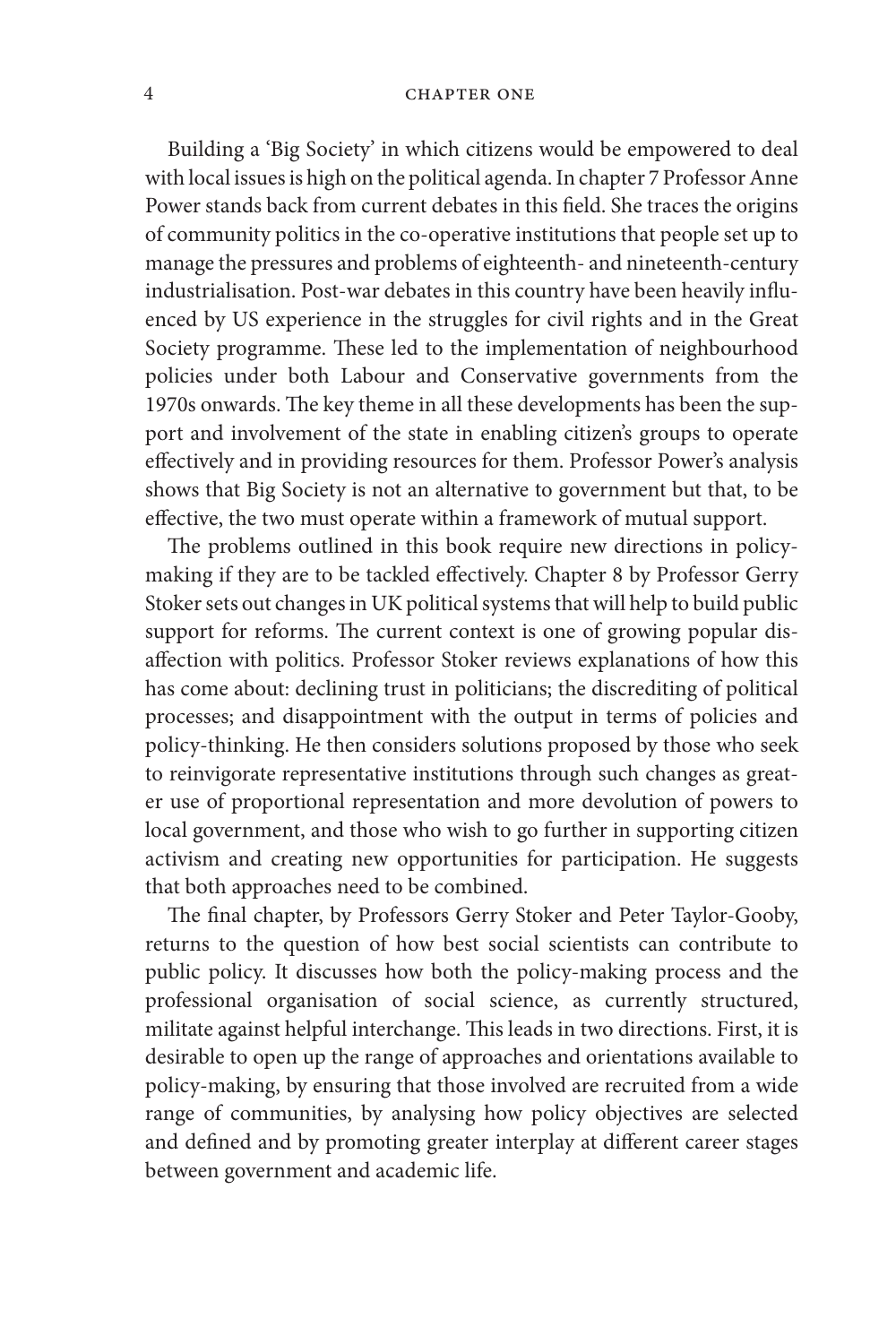Secondly, it is difficult to envisage radical changes in the operation of a system driven by the immediate and imperative demands of day-to-day government and by the concern of many politicians to gain and retain power through election. These issues take the centre of policy-making outside the remit of most academic work. For these reasons more weight must be placed on possible changes within social science. We suggest that social science needs to develop, alongside the academic research which is at its heart, a 'design arm' directed to practical issues and concerned with the application of research findings in improving policy outcomes.

The issues with which this book deals are fiercely debated across the policy community by academics, think-tanks, politicians and policymakers. The objective is to stand back from the immediate debate and map out what social science has to offer to policy-makers and how best it may make that contribution. The analysis uses the notion of policy paradigm to understand how the range of viewpoints and approaches developed by academic commentators relate to the more concrete and focused conceptions of those engaged in practical policy-making.

#### Paradigms and policy discourse

A paradigm links together normative and descriptive elements, the former subject to dispute, the latter in principle empirically based, to provide a way of approaching a particular issue and of justifying that approach. Peter Hall explains the core idea in an influential paper as follows:

policy-makers customarily work within a framework of ideas and standards that specifies not only the goals of policy and the kind of instruments that can be used to attain them, but also the very nature of the problems they are meant to be addressing. Like a Gestalt, this framework is embedded in the very terminology through which policymakers communicate about their work, and it is influential precisely because so much of it is taken for granted and unamenable to scrutiny as a whole (Hall 1993, 279).

This perspective is widely used in the study of public policy-making.

The paradigm approach draws on the Kuhnian idea that progress in natural science takes place within paradigms in order to exploit the idea of paradigm revolution. Kuhn argued that scientists work within a paradigm-a framework of ideas that defines what is known, highlights areas for future work and explains why they are important (1962). So long as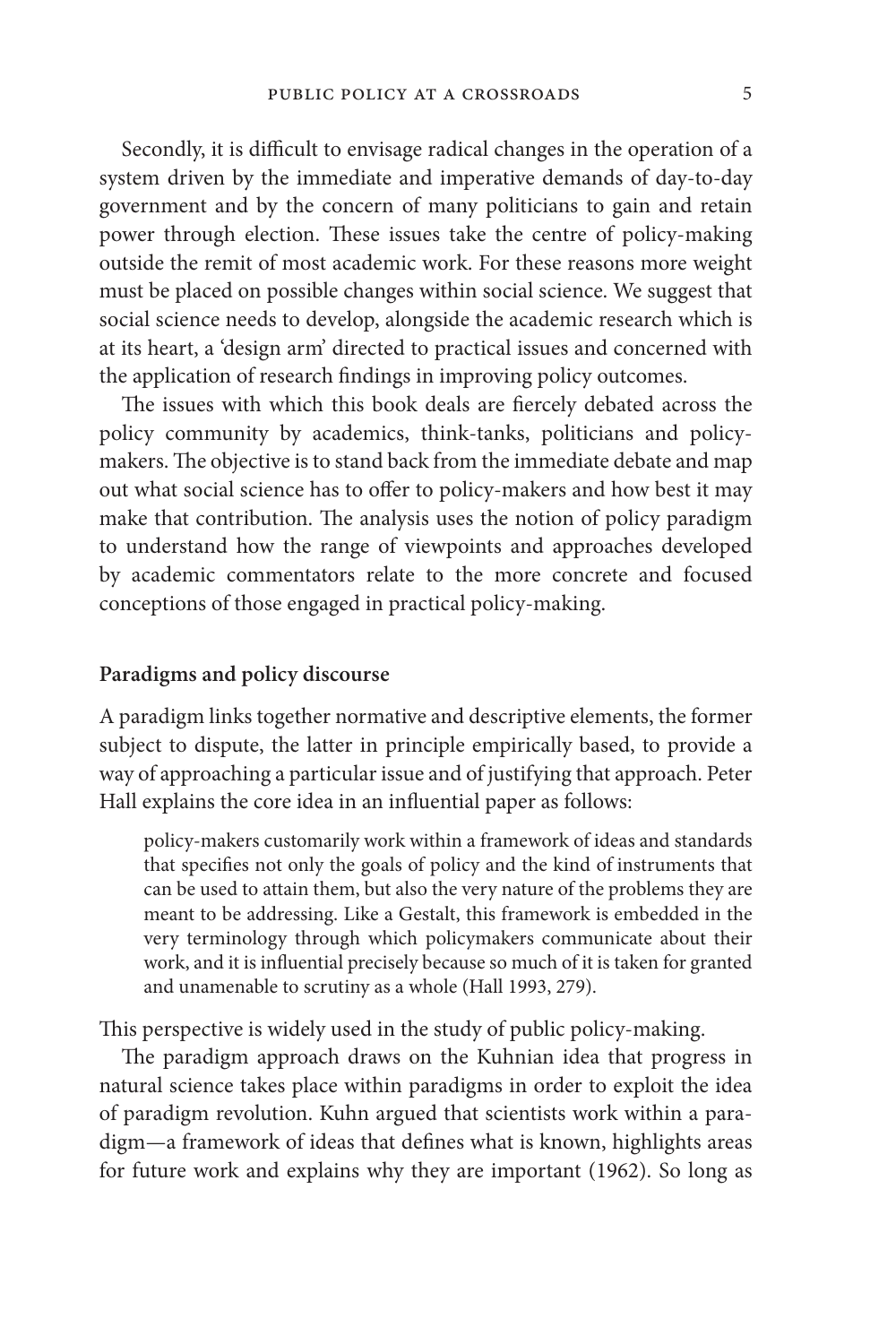#### **CHAPTER ONE**

the paradigm proves fruitful, science develops within the framework. If research findings fail to fit the paradigm, the paradigm will be modified to accommodate the new material. Finally, it breaks down. A period of confusion follows. If alternative paradigms emerge, debates between them will provide an unstable structure. Eventually one will succeed, and 'normal' science, framed within a fresh paradigm, progress. Standard examples would be the Copernican revolution in astronomy or the Einsteinian revolution in physics.

Policy-making is not natural science and the term is used by analogy. Policy paradigms provide a framework of ideas that links together descriptive statements about the area of policy with normative statements about the goals of policy. They explain why some policies will achieve desired goals and others will not. Normal policy continues within the framework until it appears unsuccessful. There follow modification, confusion and opportunities for a new paradigm to emerge. Policy entrepreneurs within political parties, the world of think-tanks and lobby groups and the Whitehall community compete to offer one. Hall explains the shift between neo-Keynesian economic management and monetarism in the 1980s as a paradigm shift. The experience of stagflation in the 1970s demonstrated the failure of interventionism. The government was unable to manage the economy successfully by using the available regulatory mechanisms. As a result a new approach was introduced, linked to the ideas associated with the radically reforming Conservative government elected in 1979, (see chapter 2).

In the social world, in contrast to that of natural science, paradigm change is a political process. Different paradigms compete to explain developments and justify responses. For example, in the late 1970s, the Labour party pursued a reflationary state-centred alternative economic policy; other commentators promoted the European corporatist approach and the Conservative party spearheaded the monetarist paradigm. It is always possible that no new paradigm may emerge or that a paradigm shift may take place that does not enable policy to achieve the specified goals, so that the country fails to find a plausible route towards its economic goals as in Japan during the 'lost decade of the 1990s.

Disputes between proponents of different policy approaches are not easy to resolve. The political process tends to foreground particular paradigms that fit the prior assumptions of policy-makers and treat others as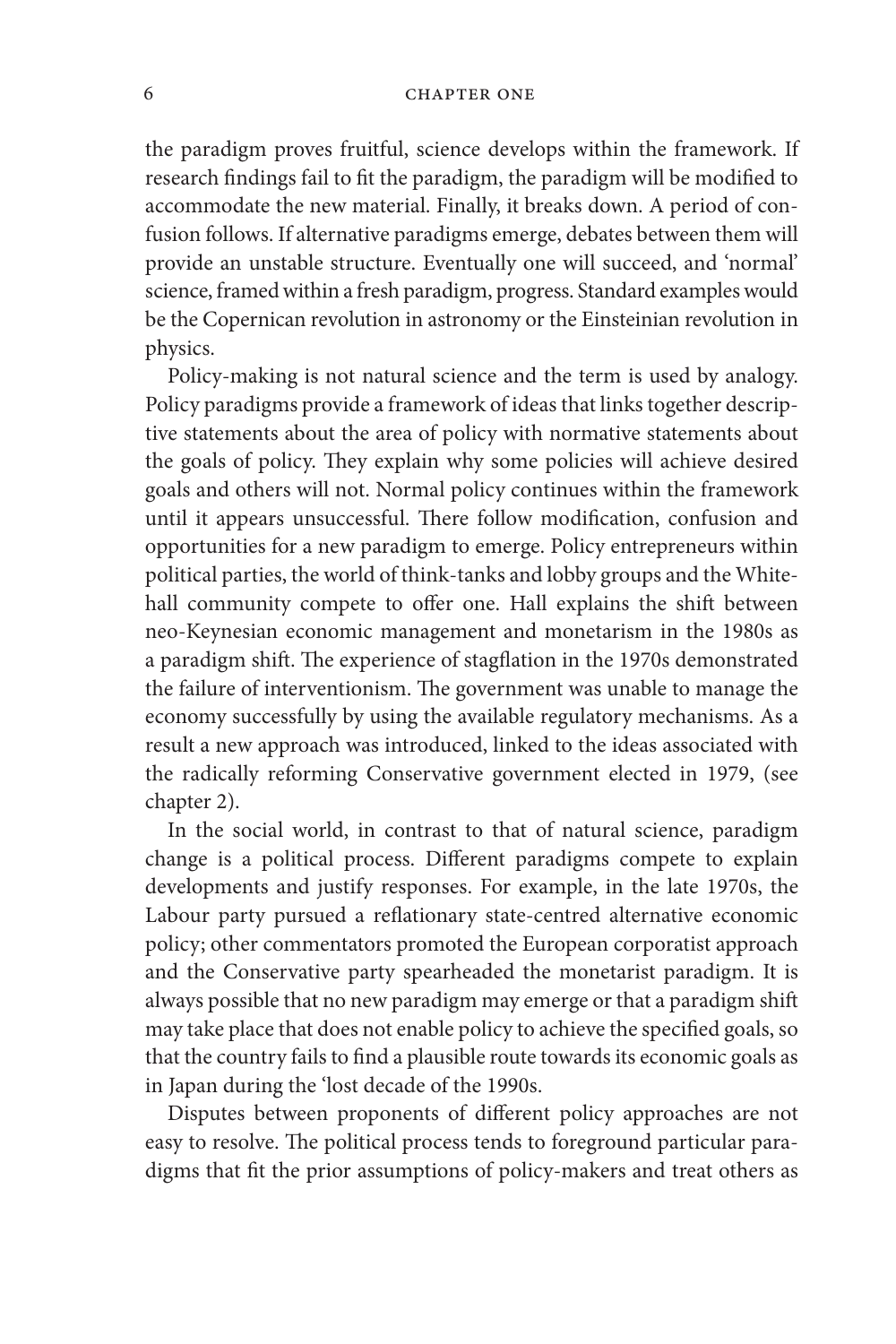irrelevant. The paradigms dominant in each area frame policy thinking and delimit the range of possible solutions.

The first step in linking social science to policy-making is to recognise this point. In this book we review the policy paradigms that could be constructed on the basis of available social science knowledge and theorybuilding in the fields we discuss. We consider the relationship between these paradigms and public policies, and point out that many potential social science contributions fail to enter the policy arena. We call for openness to a wider range of viewpoints in tackling the problems that confront public policy. We also suggest that social scientists should develop a more consciously policy-oriented approach alongside their academic research, which would examine how this work might be applied to more practical issues. In each chapter we can identify a dominant paradigm that drives current policy, and also a range of available alternatives discussed by others. To summarise:

- The first substantive chapter discusses the range of approaches to the current economic crisis. It argues that a liberal financial paradigm, emphasising the role of private market actors, tends to predominate in current policy-making. It discusses the range of alternatives that posit a stronger role of government intervention or lean towards a more corporatist approach. These would rest on a broader political economy.
- In the second, on dilemmas facing public policy-makers, the domi- $\bullet$ nant theme in current policy is of continuing austerity, following the evidence of increased demographic and other pressures on public spending and the likelihood that these will continue. A wide range of approaches to managing public provision exist, drawing on developments in management science, public administration, behavioural psychology and micro-sociology. Since none appears capable of solving the problem by itself and any new departures will require strong public support, future policies will require more open and serious public debate about the services government can offer.
- The third policy chapter, dealing with climate change, shows how  $\bullet$ current attempts to control carbon emissions rest heavily on economic incentives, following a rational actor model. Too little attention is paid to alternatives such as direct state regulation or changing behav-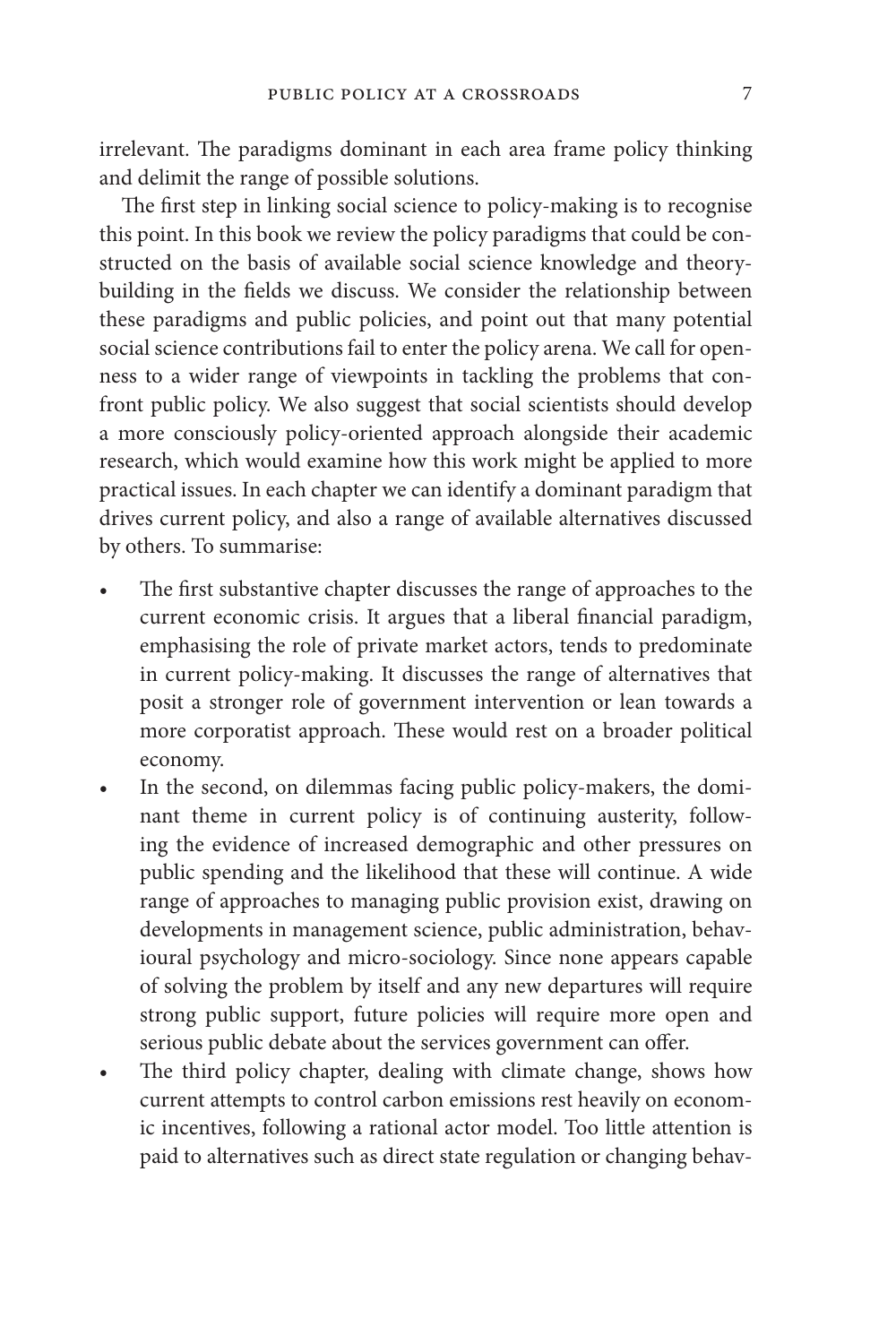iour by offering leadership in public opinion. These would rest on a broader political economy approach to the issue and require a more interventionist role from the state.

- The analysis of multiculturalism in the next chapter suggests that current approaches combine a degree of hostility to group-based multiculturalism with a certain degree of pragmatic corporatism in policies towards minorities with strong group identities. It argues that a more sophisticated approach to identity will not be based on an exclusively individualist paradigm but will prize individual agency as well as group belonging and embrace measures to promote individual as well as group rights.
- The discussion of demographic shifts in the following chapter analyses how policy-making tends to rest on the assumption that population ageing is problematic on the grounds that a growing proportion of dependent older people will require extra public spending so that current services become unsustainable. The chapter seeks to move beyond the economics of spending to include a broader and more sociological account of the contributions that older people make to society and of how these might be enhanced by a more supportive approach from government, mitigating the problem.
- Much of the debate about neighbourhood problems and the 'Big Society' conceives community activities as an alternative to government. This fails to take seriously the fact that the activities of individuals in communities have developed alongside the growth of the modern welfare state and how government intervention and support is essential to maintain successful local initiatives. An alternative approach requires a more complex model of community politics and of how actions at the individual and local level relate to the more top-down activities of government.
- Evidence of a growing mistrust of the political class, expressed in political disengagement (chapter 8) has led commentators to offer a range of solutions. The chapter argues that these address different aspects of the problem and that it is necessary to combine them and to give a stronger role to citizen activism to develop a more engaged politics in the UK. The approach to understanding the issues needs to embrace the full range of factors underlying the problem.
- In the final chapter, the relationship between social science and public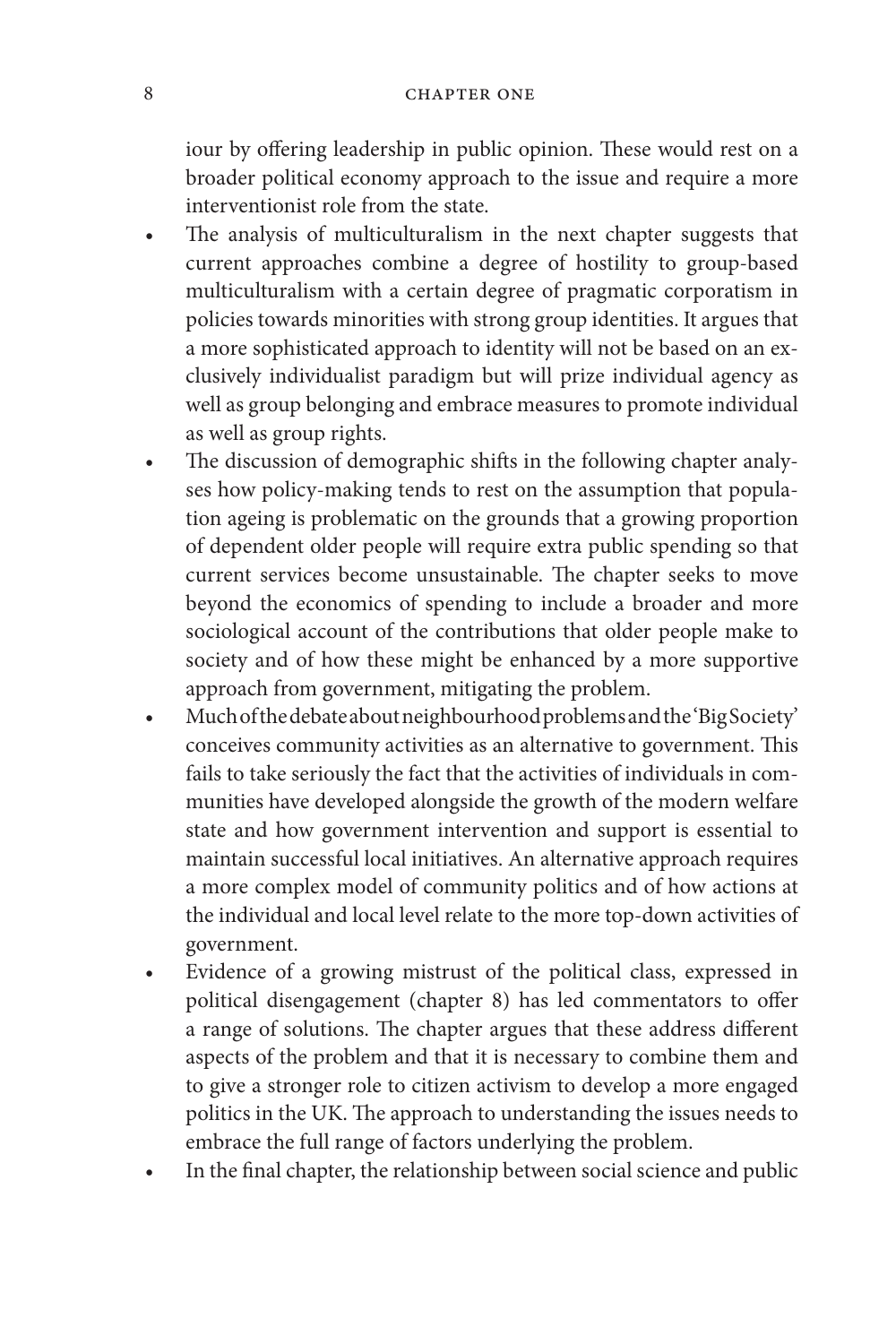policy is examined. The chapter argues for greater two-way engagement requiring more interplay between policy-makers and academics, and also greater willingness on the part of academics to consider the practical relevance of what they do.

Since the issues covered in the different chapters vary it is hard to generalise across them. Some common themes emerge, concerning the relationship between government and the other actors in public policy, individual citizens, the community and the market, and the way in which social science relates to public policy issues.

#### **State and civil society**

The chapters show how the dominant paradigms in each area may neglect evidence and theories so that policy debate passes over alternative approaches to the issues at stake. We suggest that more prominent state interventions are necessary to address many of the problems we discuss. A shift to a more liberal political economy offers a limited approach to the problem of restoring stable growth in the UK. There is no comprehensive solution to the problem of financing adequate public services under permanent austerity. A range of options must be combined and must also be acceptable to voters, which requires greater efforts to involve the public in the issues. Market policies such as carbon pricing have had little success in containing emissions at acceptable levels. A holistic and inclusive multiculturalism will not see the support of individuals and of communities as an either–or but will seek to promote an open social environment in which individuals can flourish in the kinds of communities that are meaningful to them. Government can manage population change in a more positive manner by enabling different generations to contribute. Localism and democratic empowerment depend on policies to address inequalities and to enable groups to contribute to the public good in the same way that multicultural policies as they are practised seek to do. Nudge economics can only succeed outside a limited area if government restrains the private commercial interests that are seeking to shape 'choice architecture'.

An emphasis on the role of government does not imply that these issues can be entirely resolved by central direction. Top-down interventions face limits to what they can achieve, and must be reinforced by bottom-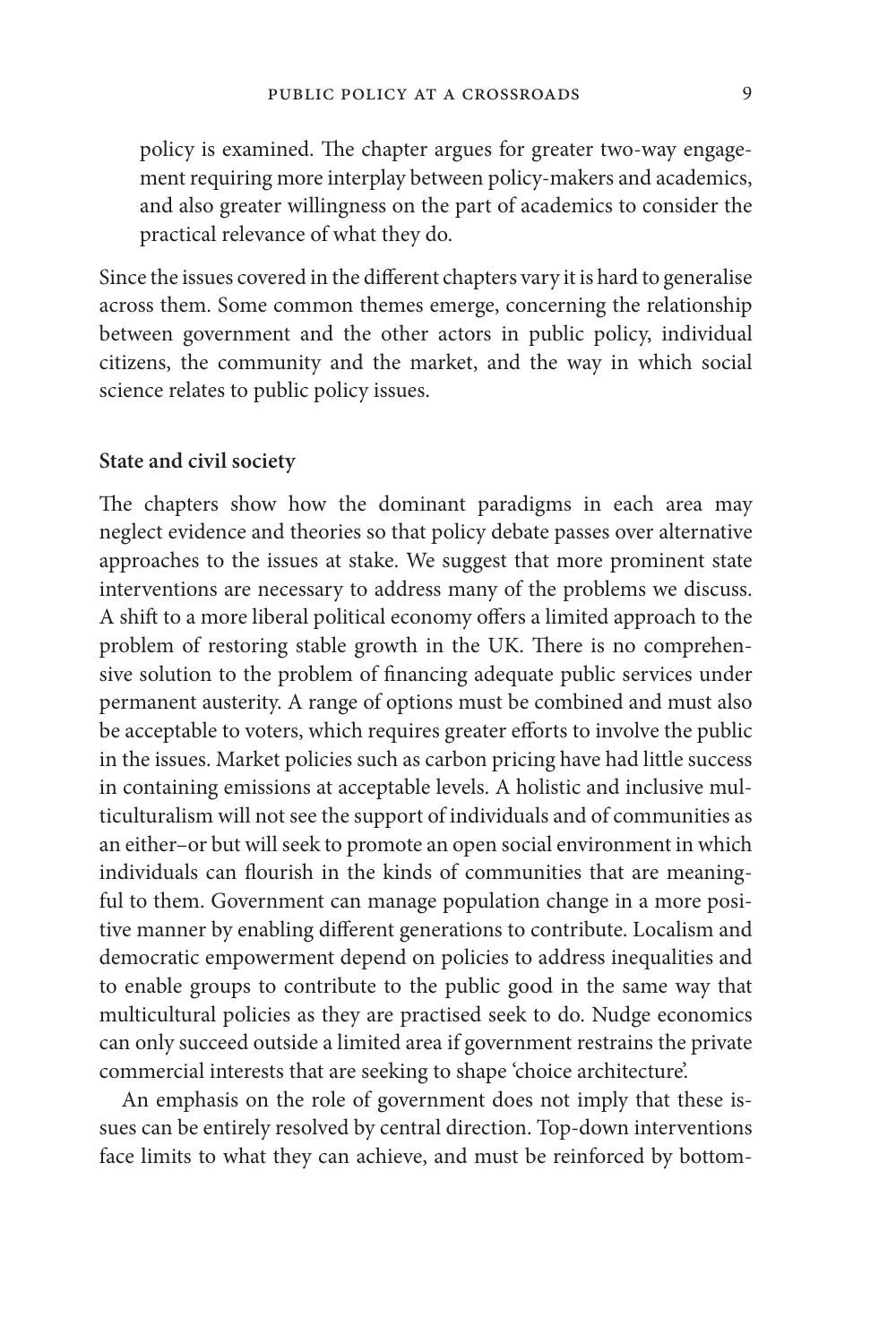#### **CHAPTER ONE**

up approaches resting on commitments in civil society. The relationship between state and individual citizen or local community is not a zero-sum game in which a loss of power by one automatically generates an equivalent gain by the other. Community initiatives and engaged citizenship require government support, especially for more vulnerable groups, and regulation to ensure that commercial interests are constrained.

These problems cut across many aspects of society. Just as social science must draw on the resources of a number of academic disciplines to understand them fully, so must policy-making integrate activities across agencies and across areas of government. The chapters review the contributions of political economy, social psychology, political sociology, demography, political science, social policy and historical studies to paradigm-building. They also show how adequate policy responses cannot be confined to the macro-level, but involve changes at the level of local government and in the way individuals and communities manage such issues as cultural difference, carbon footprints, the status of older people and their engagement with the political system.

### Social science and public policy

The book demonstrates the twofold contribution of social science to public policy-making. Academic work can chart out the available viewpoints and show that it often contains a range of perspectives that is broader and richer than that dominant in policy debate. It can also contribute to identifying the policies that are likely to be most fruitful in managing the issues that confront us. Social scientists can also develop work consciously directed at policy design as well as analytic understanding in order to contribute to public policy-making.

We show how collaborative use of the repertoire of disciplinary approaches available across social science is essential in understanding issues that impact on different areas of social life and different aspects of policy. Corresponding to interdisciplinarity at the practical level, many of the issues require policy responses that link up different government departments, challenging existing structures at both central and local levels.

The final chapter considers the changes needed for social science to realise its contribution to practical policy-making: what are the implications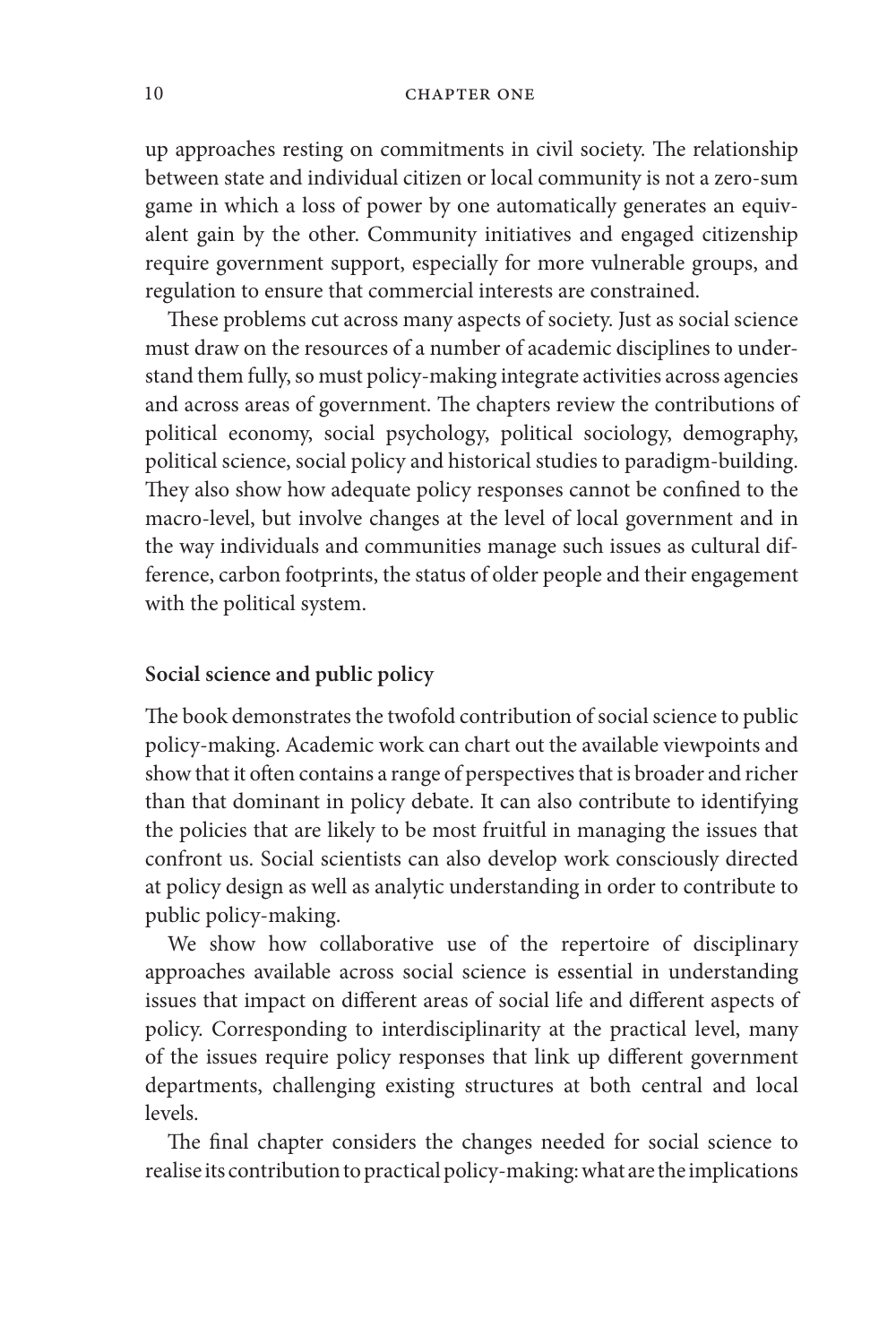for social science practise in developing a 'design arm' alongside the established academic focus? Scientific approaches foreground analysis, relate instances to more general categories and construct causal accounts. A design approach focuses more on synthetic thinking, cutting across different contexts. It is centrally concerned with achieving a given goal. The problem we identify is that a paradigm-driven political process risks neglecting some of the most valuable potential contributions of academic work when these are not included within the dominant paradigm.

Social science in the UK is excellent in its analytic and theoretical activities (by international comparisons), but less well directed to inform policy-making. One reason is that the current structure of social science as a professional activity does not highlight policy relevance. Another is that policy-making is not well adapted to survey the range of possible contributions that academic work could support. If social scientists wish their work to have greater impact in 'speaking truth to power', the onus is on the scientific community: it is necessary to produce additional work that draws on established research to engage more directly with the issues that confront policy-making.

#### **Conclusion**

In this book we set out arguments for an approach that indicates the range of ways of understanding the apparently intractable problems we currently face. We argue that those debating policy should pay much more attention to alternative paradigms than those currently dominant for thinking about many of these problems and should think through the implications of different approaches. The paradigms currently informing policy-making often fail to embrace the full range of evidence and understandings so that the problems are addressed from a limited range of perspectives.

The clearest example of this process is the way in which current approaches often diminish the role of government and conceptualise it as a simple alternative to that of civil society or of the individual citizen. The most influential paradigm presents government and non-government as alternatives, so that state activity is seen to crowd out the private sector or community provision or individual resourcefulness. The possibility that under appropriate circumstances state and civil society may walk in step, government stimulating and supporting initiatives in the community